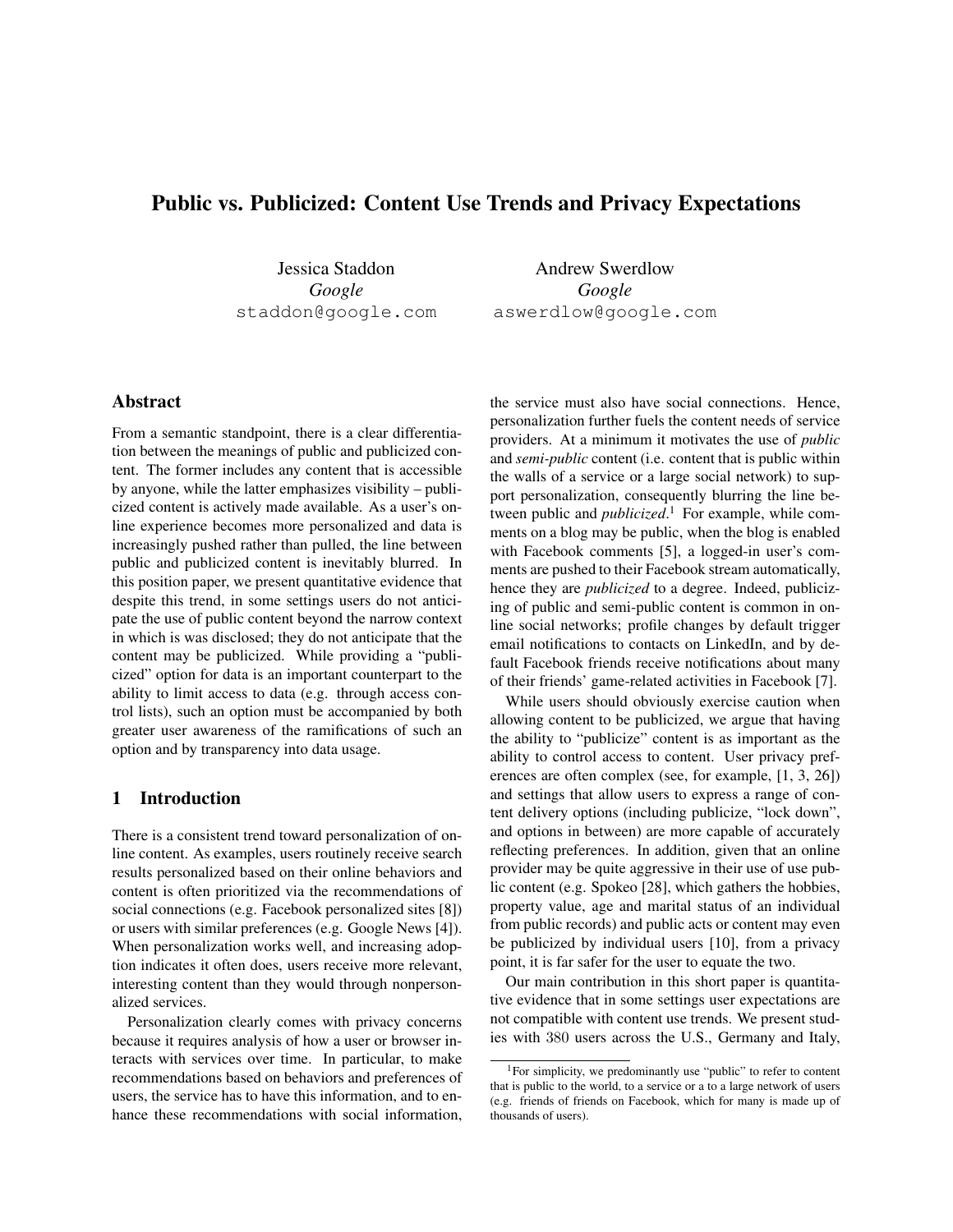focusing on public comments on online articles. The results strongly indicate that expectation around the use of such comments is lagging behind use trends. For example, fewer than half of study participants expected their public content to be accessible via "social search", despite the existence of social-based search results in Google [14] and Bing [9].

In addition, we highlight two user experience challenges in implementing content publicity going forward. Service providers should increase visibility into content publicity, and second, this publicity should be clearly associated with the privacy settings that are under the user's control, so that the user makes a more informed choice. The former is important because personalization may create variation in the way users appear to others; aspects of a user's online activities may be emphasized or de-emphasized based on the recipient's own activities and interests. For example, a friend who is an active online gamer may see gaming activities highlighted even if those activities represent small portions of their friends' time and are not included at all in the public selfrepresentations that their friends control (e.g. blogs, web pages). In addition, expectations are equally important because if they are not compatible with current practice then users might choose privacy settings that do not reflect their preferences for content visibility.

#### 2 Related Work

Others have noticed the technology-enabled trend toward publicity (e.g. [25, 27, 31]. We offer evidence that user expectations are not keeping up with this trend in Section 4.

In [19], evidence of user experience degradation as a result of this trend is provided through observations of "publicly private" behavior on YouTube. Such behavior can only exist when content is public but not publicized. We discuss directions for remedying this situation in Section 3.

Finally, we note that there are many technological drivers of this trend including people search (e.g. [17, 22, 18]), social search (e.g. [9, 14]) and personalization of web sites (e.g. [8]).

### 3 Transparency and Personalization

When personalized content is pushed to users through their online activities (e.g. search, news feeds, etc.) it becomes more difficult for a user to gauge how they are perceived by others. Prior to personalization, a query by name through a search engine provided a reasonable gauge of the links most commonly associated with a given person, but with personalized search it is less broadly predictive. In particular, any piece of content associated with a person may be promoted in significance if through personalization it is commonly pushed to users with related interests or attributes.

Users are clearly struggling with understanding and controlling content visibility. For example, on Twitter (where profiles and posts are public by default) questions about transparency figure prominently in the FAQ (e.g. "How do I know who is following me?", "Who reads my updates?") [30]. Similarly, questions about profile visibility and privacy are popular on LinkedIn [16] and Facebook [6]. Transparency questions are also prominent in web searches. For example, the searches "who can see posts" and "hide status updates" surged in 2009 and 2010, respectively, with continued high volume into 2011, according to Google Insights for Search [13].

Reputation monitoring companies (e.g. [24]) are attempting to address this problem in that they identify online information about a user of which the user may be unaware. However they search for user content broadly, and do not attempt to gauge the perspective a particular person may have of an individual. In addition, the "walled gardens" of many social networks make such a "friend perspective" quite difficult to achieve. Some of the more promising directions for a user-friendly approach to friend perspectives include the efforts toward open APIs for social services (e.g. [21]), tools that leverage developer APIs for transparency [12], and privacy settings that detail what information a particular friend can view about a user through a particular service [32]. However, privacy settings are notoriously difficult for users to configure (e.g. [20]), and such tools and APIs have not yet achieved a broad scope.

## 4 User Expectations Around Public content

While many users struggle to understand the use of their content, many others appear to be largely unaware that content may be used outside the context in which it is given. As evidence of this we discuss results from a user study of expectations around the use of public content.

The study was administered in the form of an online survey (details below) and does not exactly replicate the online services that motivate it, in addition, it is well known that asking users to self-report their behaviors/reactions can produce unreliable estimates [15, 2, 23]. For these reasons the percentages presented below should not be taken as hard predictors of user behavior, but rather the *overall* low magnitude of the reported expectations is strong evidence that user expectations are not compatible with current content use practice. We also note that care was taken in the survey to avoid inflamma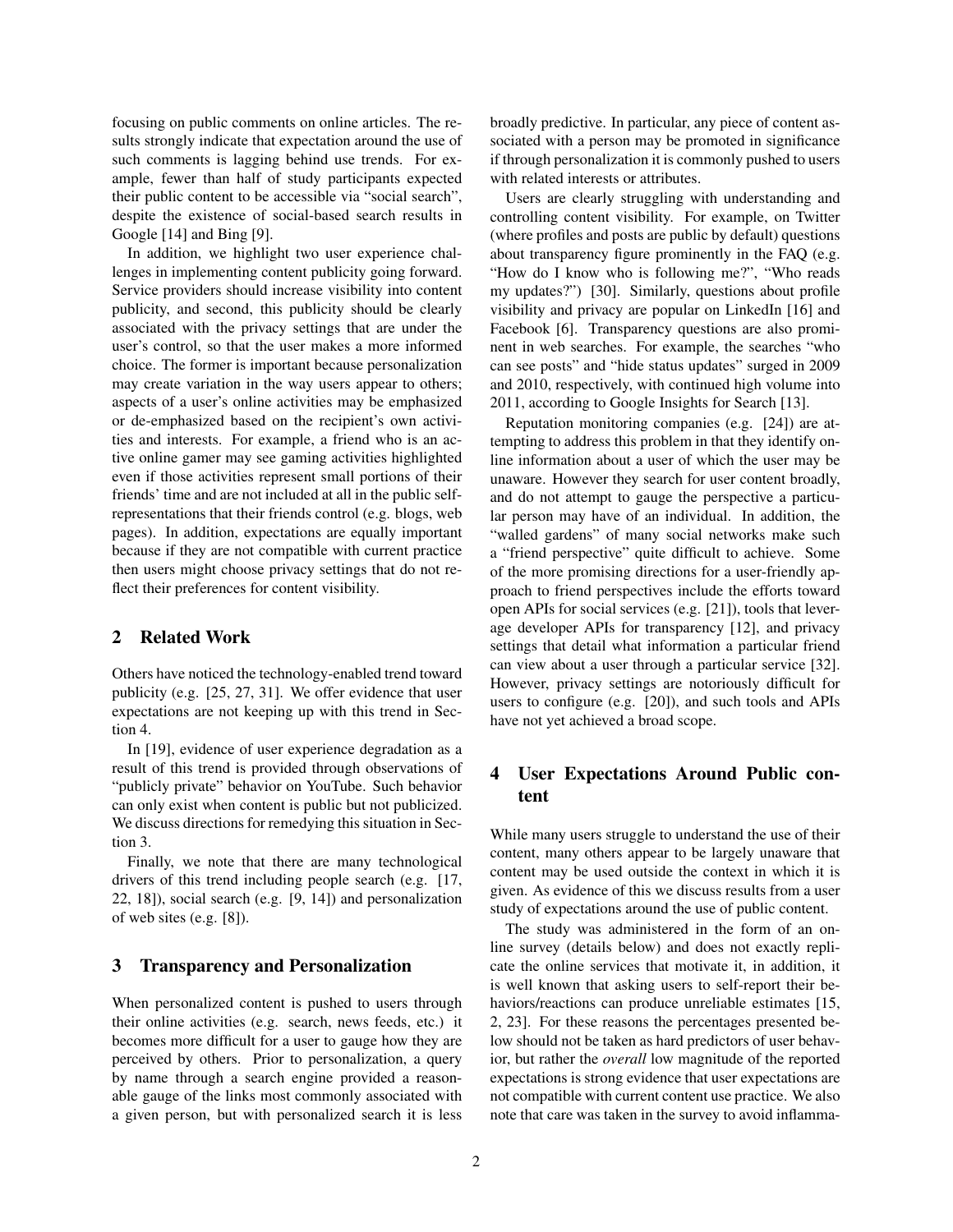tory text that might bias users; indeed, the term "privacy" does not appear in the survey, although clearly the survey has a strong privacy motivation.

To gather data points on user expectations around the use of their public content we conducted survey studies with 200 users in the US, 100 in Germany and 80 in Italy. The users were paid to take part in our study and come from a broad pool of testers, the majority of whom have college degrees and are within 24-45 years of age. Only slightly more than half of the pool is male. We do not have demographic information for the specic users who completed our studies. All studies were completed online with no direct interaction between the users and the authors of this paper.

Each group of users was shown the title, snippet and url of an article in the language of their country. They were asked to read the article and answer 9 questions (all in English) about their interest in the article and the topic of the article, their interest in sharing the article, their interest in posting public comments about the article, and their expected and desired uses of such public comments. They were also asked about their historical frequency of sharing online content in order to detect any differences based on sharing habits. We asked about posting comments in the context of an actual article in order to make the setting more realistic, and to hopefully increase the accuracy of the answers. In addition, doing so allows the detection of any preference differences correlated with posting willingness. For completeness we include the questions in more detail below, note that questions 7(b) and 7(d) are compatible with trends toward social content on web sites (e.g. [8]) and social search (e.g.  $[9, 14]$ ):<sup>2</sup>

- 1. How interesting is this particular article to you? [5 answer options]
- 2. Would you agree with the following statement? "This article represents an interest of mine and I would like to spend time looking at more articles like this." [5 answer options]
- 3. How often do you share content and/or recommendations with your contacts? That is, do you email, microblog/blog, or share links (urls) via a social network (e.g. Facebook): [5 answer options]
- 4. Suppose that next to this article there was a "share" button. If you press this button, you will be asked to select one or more of your friends from a list, and they will receive a link to the article. Would you take the time to do this for this article?
- 5. Suppose articles like the one you just read include comments from other readers when they appear in

Google search results. That is, just as reader comments appear on publisher sites like the New York Times online, snippets of these same comments (each expandable to the complete comment) appear with the article in search results. These comments can be short indications of interest in the article (e.g. as with the Facebook "like" button) or more involved text. How likely are you to enter some sort of public comment for this article? [5 answer options]

- 6. Please expand on your response to question 5. What factors influenced your decision? [Text box for answers]
- 7. When you post a public comment on an article, which of the following can happen? Please select all that you believe are likely.
	- (a) My search results will be personalized based on articles on which I've commented.
	- (b) My friends will receive emails with links to the articles on which I've commented.
	- (c) When my friends see this article in search results they will see I have commented on it.
	- (d) Anyone who sees this article in search results will also see that I commented on it.
	- (e) Anyone who sees this article in search results will see a count of all the comments, including my comment. No names will be given.
	- (f) Anyone who searches for me and finds my online profile will see that I have commented on this article.
	- (g) None of the above.
- 8. When you post a public comment on an article, which of the following would you like to happen? Please select all that apply.
	- (a) My search results will be personalized based on articles on which I've commented.
	- (b) My friends will receive emails with links to the articles on which I've commented.
	- (c) When my friends see this article in search results they will see I have commented on it.
	- (d) Anyone who sees this article in search results will also see that I commented on it.
	- (e) Anyone who sees this article in search results will see a count of all the comments, including my comment. No names will be given.
	- (f) Anyone who searches for me and finds my online profile will see that I have commented on this article.

<sup>2</sup>Wording is changed in the answers to questions 6 and 7 for anonymization.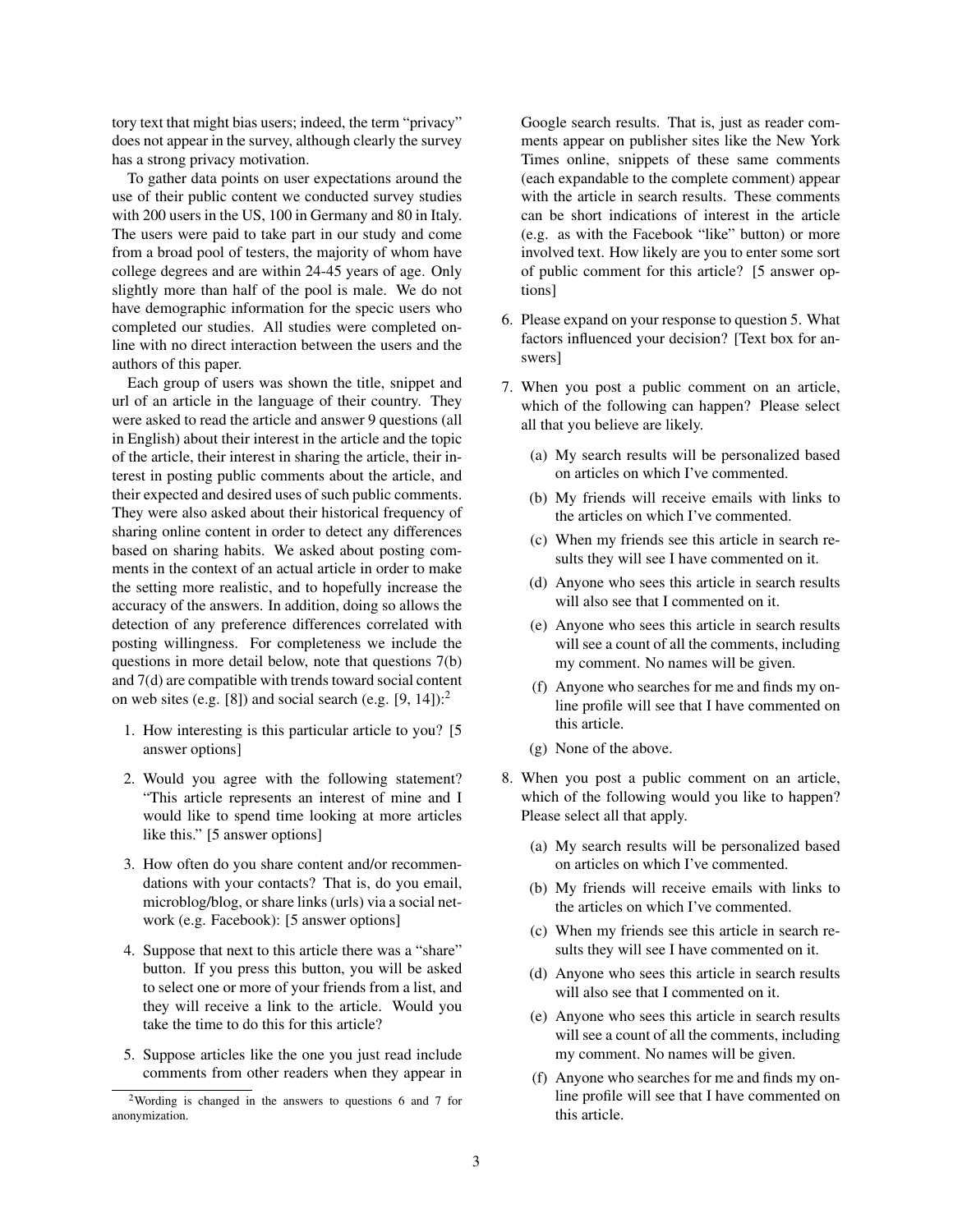

Figure 1: Less than half of the US survey participants expected their content to be publicized in the ways suggested by the survey (question 7). The content also indicates that the suggested uses are not desired, with less then 20% reporting they want their content publicized in the suggested ways (question 8). The *x*-axis labels map to survey questions as follows: "in Profiles" is option (*f*), "in Search Results" is (*e*), "for Search Personalization" is (*c*) and "Trigger Emails" is (*b*).

(g) None of the above.

9. Please explain your answer to question 8. What do you like and what don't you like about linking article comments with articles? [Text box for answers]

RESULTS. We first limit our discussion to the results for US users for clarity of exposition and because they are representative of what we found overall.

The survey results do not indicate that users anticipate the publicizing of public content. On the contrary, less then half of the users anticipated their actions would be publicized in the ways suggested by the survey. Furthermore the survey participants strongly indicated they want to have control over how their content was publicized, with most users stating they would not want their public content publicized via emails and public profiles.

Note that although social search had already been deployed with respect the Facebook Like button [9] at the time of the study, it was not mentioned by any of the users in the study indicating low awareness of this feature. In addition, user expectations were quite low for the publicizing of public comments, a practice that is growing in popularity [5]. We see this both in the low expectations around posts appearing in profiles (the default on Twitter) and in responses to question 7(b), which asks the likelihood that a public comment on an article will trigger an email to friends.

Overall, the users did not see much value to the suggested content uses (question 8). A notable exception to this is the aggregation of public comments into a single count; this information was desired across all countries and was the most popular option in each country by a wide margin.

While value judgments on these uses were often low, it is important to note that users who reported being likely to comment on the shown article were the most positive about the uses, with differences that are statistically significant when compared to the responses of users who reported they were not inclined to post. For example 28% of those who reported being inclined to post valued search personalization based on their public comments versus 18% of those who reported not being inclined to post (*p*-value = *.*026) and 40% of the reported posters wanted friends to see their posts in search versus 24% of the reported non-posters ( $p$ -value = .003). These differences suggest that expectations around the use of public content are somewhat elastic based on context and perceived value.

The one use valued by the non-posters was the aggregate post count, perhaps because it is a privacy-aware popularity measure. 5% of the reported posters wanted aggregate post counts in search versus 39% of the reported non-posters (*p*-value = *.*02).

Results for users in Germany and Italy were similar to the US results overall. Most of the statistically significant differences across countries are shown in Figures 2 and 3. Figure 2 shows the content use options seen as most likely and Figure 3 shows the most preferred use options,with any statistical significance indicated. Note that even when the differences are significant, all the expectations are below 50% and the percentage who desire the use is below 25% in each country. In all the figures the vertical axis scale is 0*−*1 to make it easy to gauge the overall fraction of users with a given response by visual inspection.

### 5 Summary

We've provided quantitative evidence that user expectations lag behind the trends in content use for personalization. Such an expectations mismatch increases the chance of privacy problems as users may configure privacy settings expecting incorrect outcomes. User outcry around sites like Spokeo [29] is one such example.

To remedy this situation we argue that publicity should continue but with increased transparency into content use. Work has begun in that direction with open API efforts and fine-grained privacy settings. However, user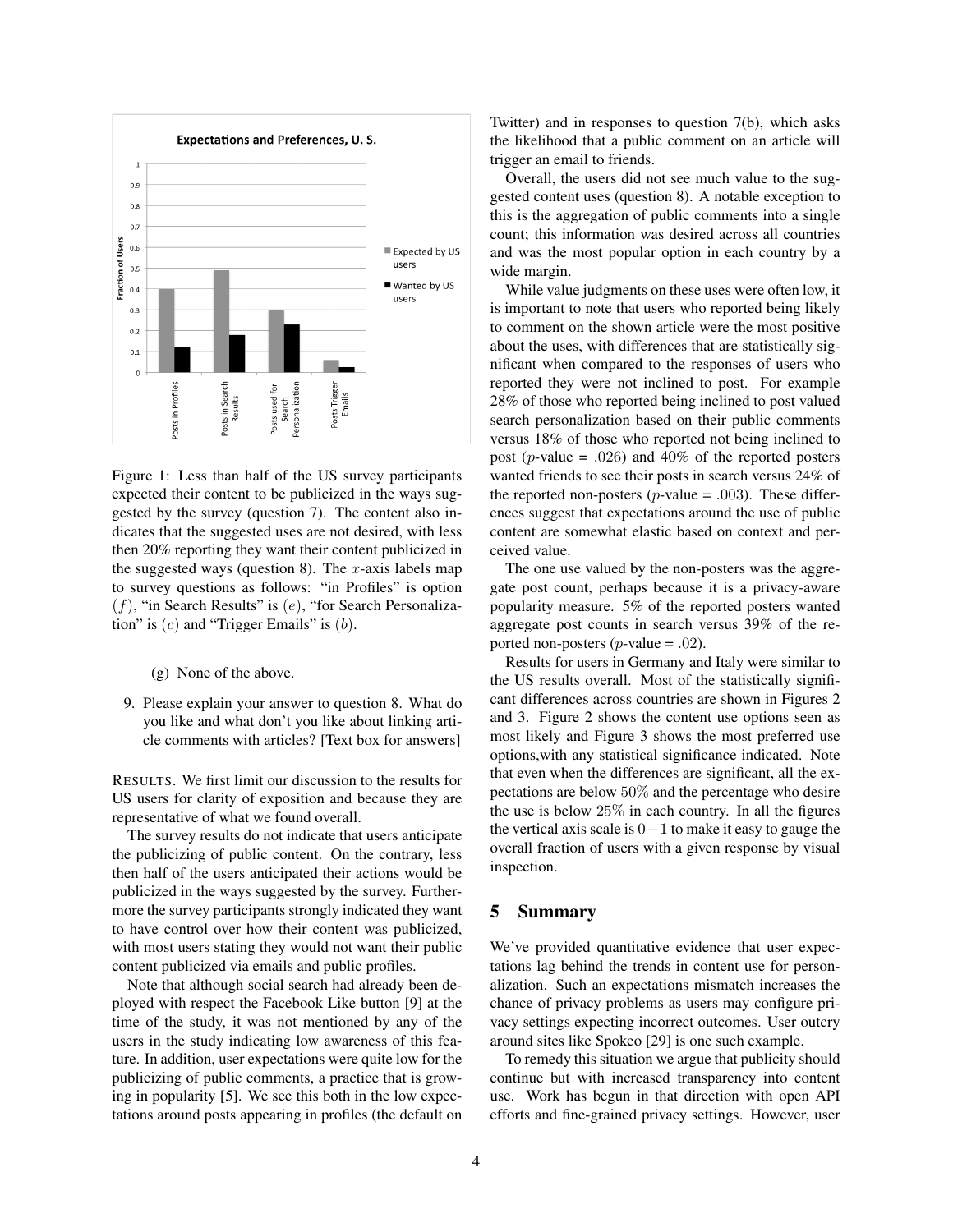

Figure 2: The content use options seen as most likely (question 7). Differences in the profiles category are statistically significant (*p*-value *< .*05) between the US and Germany and between the US and Italy. In search results, the difference between the US and German is *weakly* significant (*p*-value= *.*055). We also note that in search personalization, the difference between the US and Germany is *weakly* significant (*p*-value= .058).

difficulty in configuring such settings and current limits in their scope across services demonstrates a more usable solution is still needed.

*The views expressed in this paper are those of the authors alone and do not in any way represent those of Google.*

#### 6 Acknowledgments

The authors are very grateful to Thomas Duebendorfer and Jonathan McPhie for helpful comments on an earlier draft of this paper, and to Alex Braunstein for help with the user studies.

### References

- [1] M. Ackerman, L. Cranor and J. Reagle. Privacy in E-Commerce: Examining User Scenarios and Privacy Preferences. in Proceedings of EC99 (Denver CO, November 1999), ACM Press, 1-8.
- [2] J. Barabas and J. Jerit. Are Survey Experiments Externally Valid? American Political Science Review 104 (May): 226-42. 2010.



Figure 3: The most popular content use options (question 8). In search personalization the differences are significant between the US and Germany and between Italy and Germany.

- [3] M. Benisch, P. Kelley, N. Sadeh and L. Cranor. Capturing location-privacy preferences: quantifying accuracy and user-burden tradeoffs. Personal and Ubiquitous Computing, December 2010.
- [4] A. Das, M. Datar, A. Garg and S. Rajaram. Google News personalization: scalable online collaborative filtering. WWW 2007, Industrial Practice and Experience Track.
- [5] Facebook Developers, Comments. https://developers.facebook.com/docs/reference/ plugins/comments/
- [6] Facebook FAQ. https://www.facebook.com/help/faq/
- [7] J. Constine. Facebook launches new feature asking users how often they want to discover new games. InsideSocialGames. com, April 20th, 2011. http://www.insidesocialgames.com/2011/04/20/facebooklaunches-new-feature-asking-users-how-oftenthey-want-to-discover-new-games/
- [8] Facebook instant personalization sites. https://www.facebook.com/instantpersonalization/
- [9] A. Ha. Bing and Facebook try to crack social search. VentureBeat.com, October 13,2010. http://venturebeat.com/2010/10/13/bing-facebooksocial-search/